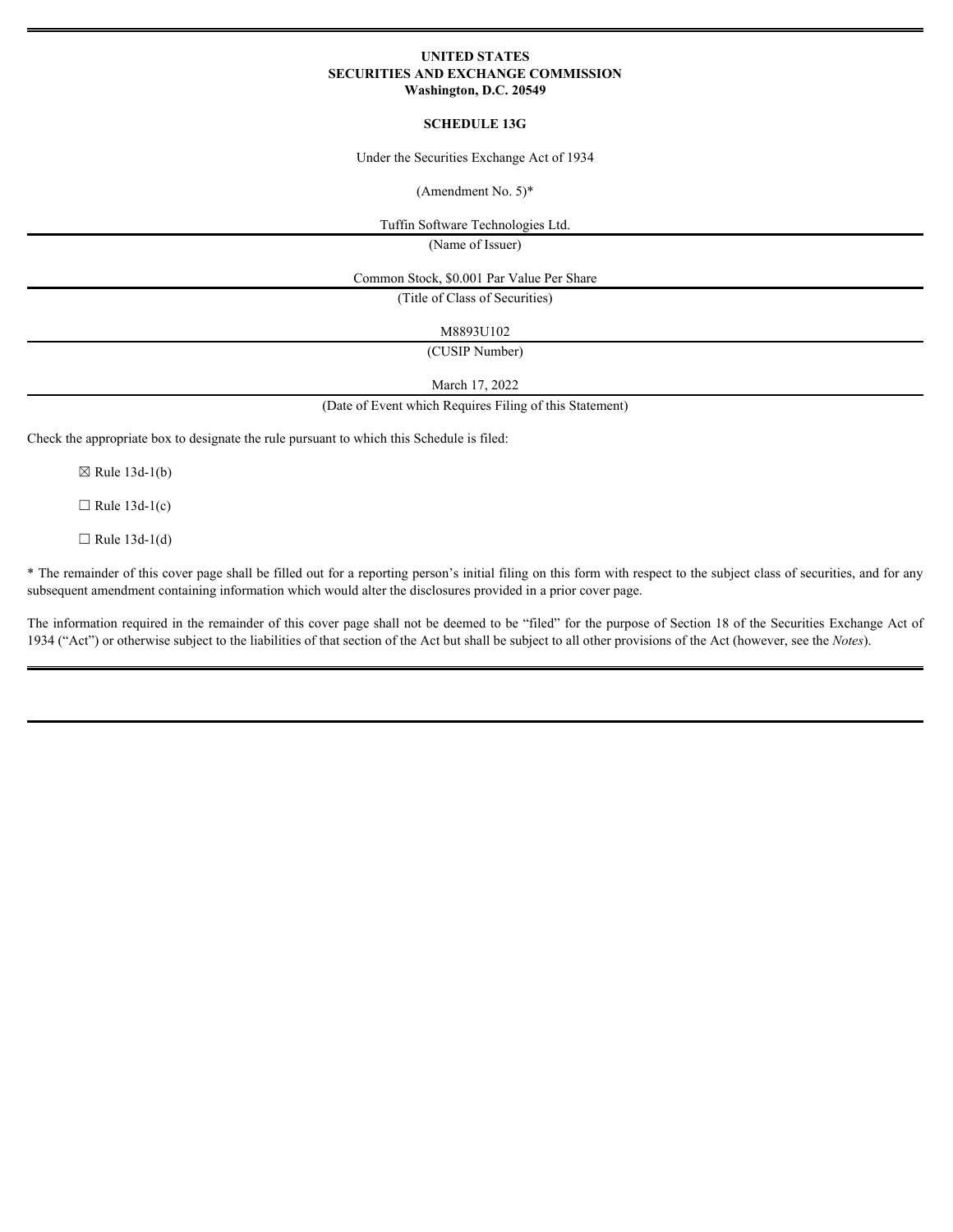## **SCHEDULE 13G**

| <b>CUSIP No.</b><br>M8893U102                                                                                |                                                                                         |                |                                               |  |  |
|--------------------------------------------------------------------------------------------------------------|-----------------------------------------------------------------------------------------|----------------|-----------------------------------------------|--|--|
| $\mathbf{1}$                                                                                                 | <b>Names of Reporting Persons</b>                                                       |                |                                               |  |  |
| ETF Managers Group LLC                                                                                       |                                                                                         |                |                                               |  |  |
| $\overline{2}$                                                                                               | Check the Appropriate Box if a Member of a Group (See Instructions)                     |                |                                               |  |  |
| (a) $\Box$                                                                                                   |                                                                                         |                | (b) $\boxtimes$ See Item of attached schedule |  |  |
| $\mathbf{3}$                                                                                                 | <b>SEC Use Only</b>                                                                     |                |                                               |  |  |
| 4                                                                                                            | <b>Citizenship or Place of Organization</b>                                             |                |                                               |  |  |
|                                                                                                              | Delaware                                                                                |                |                                               |  |  |
| Number of<br><b>Shares</b><br><b>Beneficially</b><br>Owned by<br>Each<br><b>Reporting</b><br>Person<br>With: |                                                                                         | 5              | <b>Sole Voting Power</b>                      |  |  |
|                                                                                                              |                                                                                         |                | 3,496,479                                     |  |  |
|                                                                                                              |                                                                                         | 6              | <b>Shared Voting Power</b>                    |  |  |
|                                                                                                              |                                                                                         | $\overline{7}$ | <b>Sole Dispositive Power</b>                 |  |  |
|                                                                                                              |                                                                                         |                | 3,496,479                                     |  |  |
|                                                                                                              |                                                                                         | 8              | <b>Shared Dispositive Power</b>               |  |  |
| 9                                                                                                            | <b>Aggregate Amount Beneficially Owned by Each Reporting Person</b>                     |                |                                               |  |  |
|                                                                                                              | 3,496,479                                                                               |                |                                               |  |  |
| 10                                                                                                           | Check box if the aggregate amount in row (9) excludes certain shares (See Instructions) |                |                                               |  |  |
|                                                                                                              | $\Box$                                                                                  |                |                                               |  |  |
| 11                                                                                                           | Percent of Class Represented by Amount in Row (9)                                       |                |                                               |  |  |
|                                                                                                              | 9.22%                                                                                   |                |                                               |  |  |
| <b>Type of Reporting Person (See Instructions)</b><br>12                                                     |                                                                                         |                |                                               |  |  |
|                                                                                                              | IA                                                                                      |                |                                               |  |  |

Page 2 of 5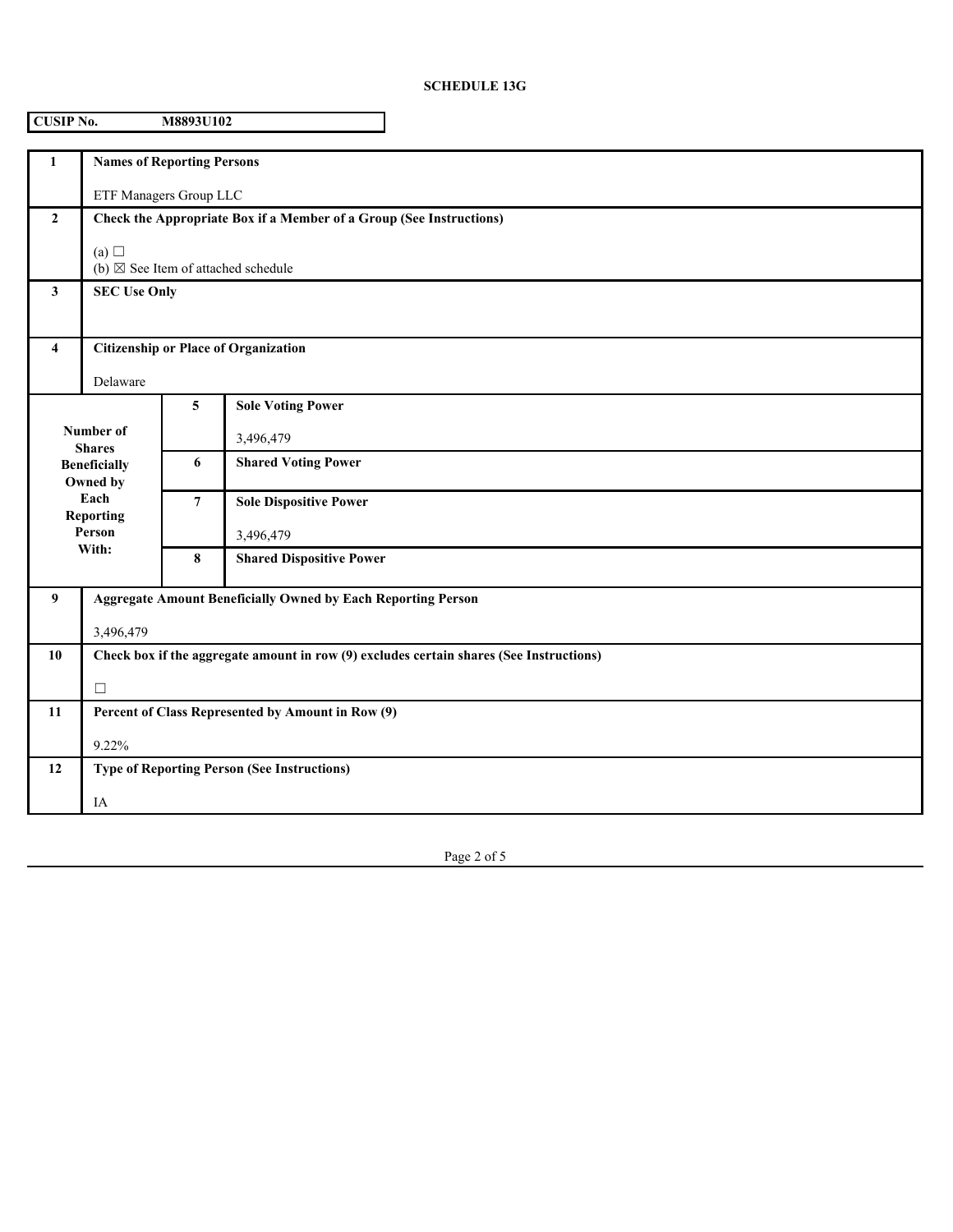**Item 1.**

**(a) Name of Issuer: Tuffin Software Technologies Ltd. (b) Address of Issuer's Principal Executive Offices: 5 Hashalom Road, Toha Tower, Tel Aviv 6789205 Item 2. (a) Name of Person Filing: ETF Managers Group LLC (b) Address of Principal Business Office or, if None, Residence: ETFManagers Group LLC - 30 Maple Street, Suite 2, Summit, New Jersey 07091 (c) Citizenship: ETF Managers Group LLC – Delaware (d) Title and Class of Securities: Common Stock (e) CUSIP No.:** M8893U102 **Item 3. If this statement is filed pursuant to §§ 240.13d-1(b) or 240.13d-2(b) or (c), check whether the person filing is a:** (a)  $\Box$  Broker or dealer registered under Section 15 of the Act; (b)  $\Box$  Bank as defined in Section 3(a)(6) of the Act; (c)  $\Box$  Insurance company as defined in Section 3(a)(19) of the Act; (d)  $\Box$  Investment company registered under Section 8 of the Investment Company Act of 1940; (e)  $\boxtimes$  An investment adviser in accordance with Rule 13d-1(b)(1)(ii)(E); (f)  $\Box$  An employee benefit plan or endowment fund in accordance with Rule 13d-1(b)(1)(ii)(F); (g)  $\Box$  A parent holding company or control person in accordance with Rule 13d-1(b)(1)(ii)(G); (h)  $\Box$  A savings associations as defined in Section 3(b) of the Federal Deposit Insurance Act (12 U.S.C. 1813); (i)  $\Box$  A church plan that is excluded from the definition of an investment company under section 3(c)(14) of the Investment Company Act of 1940; (j)  $\Box$  A non-U.S. institution in accordance with Rule 240.13d-1(b)(1)(ii)(J); (k)  $\Box$  Group, in accordance with Rule 240.13d-1(b)(1)(ii)(K). If filing as a non-U.S. institution in accordance with Rule 240.13d-1(b)(1)(ii)(J), please specify the type of institution: \_\_\_\_

Page 3 of 5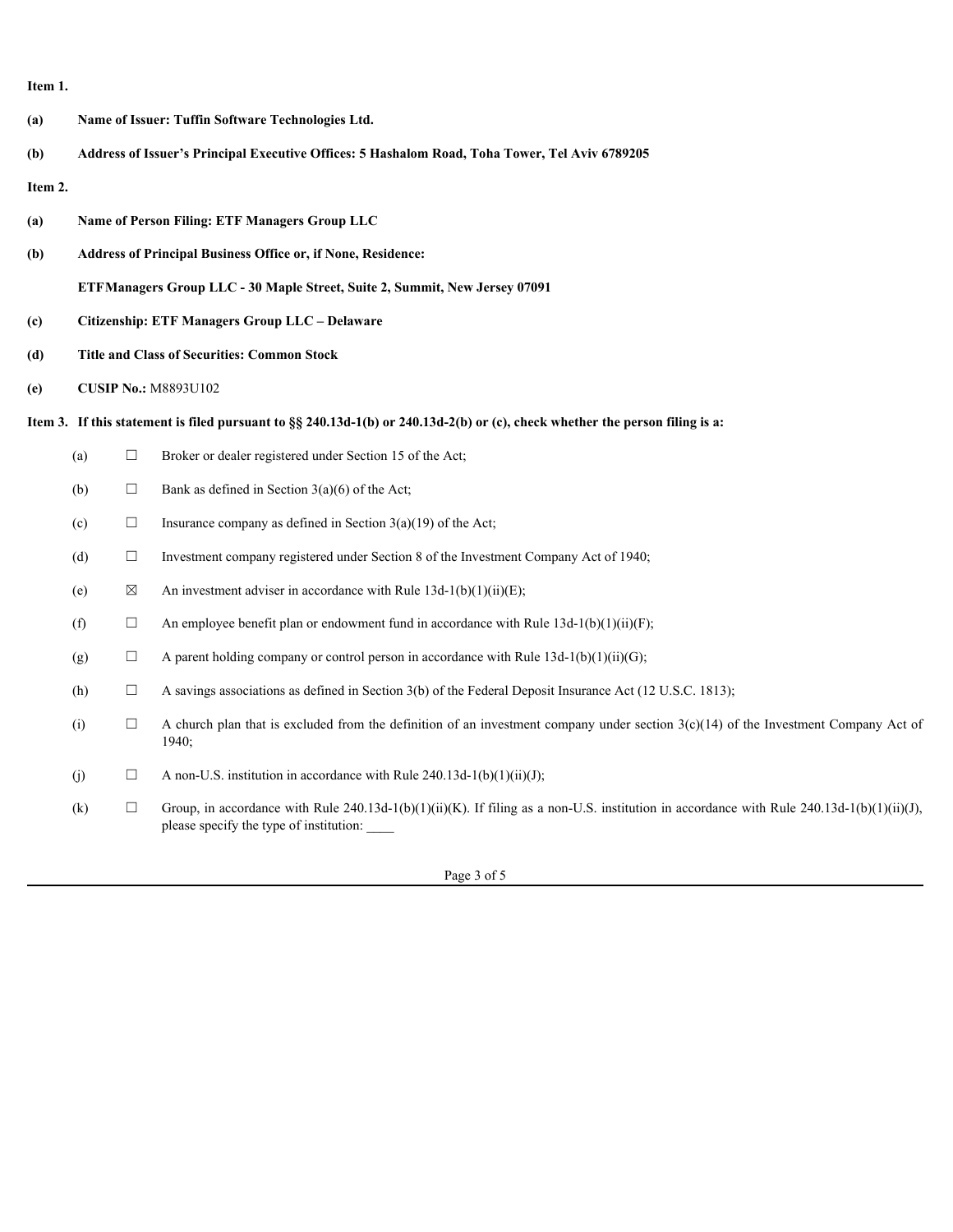| Item 4.<br>Ownership |
|----------------------|
|----------------------|

- **(a) Amount Beneficially Owned:** 3,496,479
- **(b) Percent of Class:** 9.22%
- **(c) Number of shares as to which such person(s) has:**
	- **(i) Sole power to vote or to direct the vote:**  3,496,479
	- **(ii) Shared power to vote or to direct the vote:**
	- **(iii) Sole power to dispose or to direct the disposition of: 3,496,479**
	- **(iv) Shared power to dispose or to direct the disposition of:**
- **Item 5. Ownership of Five Percent or Less of a Class.**

If this statement is being filed to report the fact that as of the date hereof the reporting person has ceased to be the beneficial owner of more than five percent of the class of securities, check the following  $\square$ .

**Item 6. Ownership of more than Five Percent on Behalf of Another Person.**

The ETFMG Prime Cyber Security ETF, a series of the ETF Managers Trust, which is managed on a discretionary basis by ETF Managers Group LLC, has the right or the power to direct the receipt of dividends, or the proceeds from the sale of Common Stock.

**Item 7. Identification and classification of the subsidiary which acquired the security being reported on by the parent holding company or control person.**

Not Applicable

**Item 8. Identification and classification of members of the group.**

Not Applicable.

**Item 9. Notice of Dissolution of Group.**

Not Applicable

**Item 10. Certifications.**

By signing below, we certify that, to the best of our knowledge and belief, the securities referred to above were acquired and are held in the ordinary course of business and were not acquired and are not held for the purpose of or with the effect of changing or influencing the control of the issuer of the securities and were not acquired and are not held in connection with or as a participant in any transaction having that purpose or effect.

Page 4 of 5